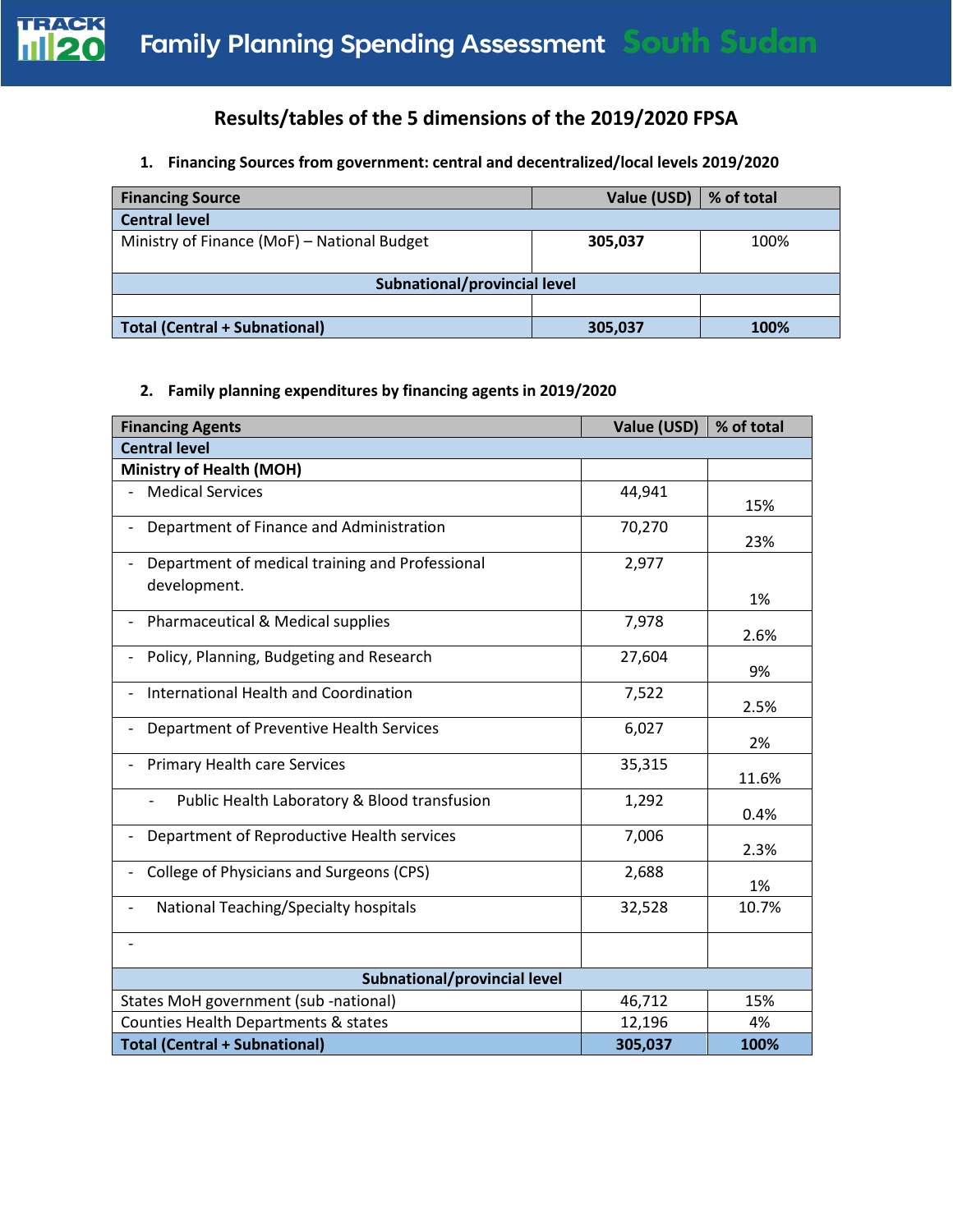

### **3. Family planning expenditures by provider type in 2019/2020**

| <b>Financing Provider</b>                                                                                                          | Value (USD) | % of total      |
|------------------------------------------------------------------------------------------------------------------------------------|-------------|-----------------|
| <b>Central level</b>                                                                                                               |             |                 |
| Ministry of Health                                                                                                                 |             | $\frac{\%}{\%}$ |
| Department of Finance and Administration                                                                                           | 70,270      | 23%             |
| Pharmaceutical & Medical supplies                                                                                                  | 7,978       | 3%              |
| Policy, Planning, Budgeting and Research                                                                                           | 27,604      | 9%              |
| International Health and Coordination                                                                                              | 7,522       | 2.5%            |
| Department of Preventive Health Services                                                                                           | 6,027       | 2%              |
| Public Reference Laboratory and Blood Transfusion<br>center                                                                        | 1,292       | 0.4%            |
| Department of Reproductive Health services                                                                                         | 7,006       | 2%              |
| Schools and Training centers not elsewhere classified<br>(College of Physicians and Surgeons (CPS) & Health<br>Science Institutes) | 5,835       | 2%              |
| National Teaching/Specialty hospitals                                                                                              | 32,510      | 11%             |
|                                                                                                                                    |             |                 |
| Subnational/provincial level                                                                                                       |             |                 |
| Counties and states hospitals                                                                                                      | 15,999.5    | 5%              |
| <b>Public Primary Health centers</b>                                                                                               | 76,281      | 25%             |
| Public providers not elsewhere classified (State Ministry of<br>Health (SMOH)                                                      | 46,712      | 15%             |
| <b>Total (Central + Subnational)</b>                                                                                               | 305,037     | 100%            |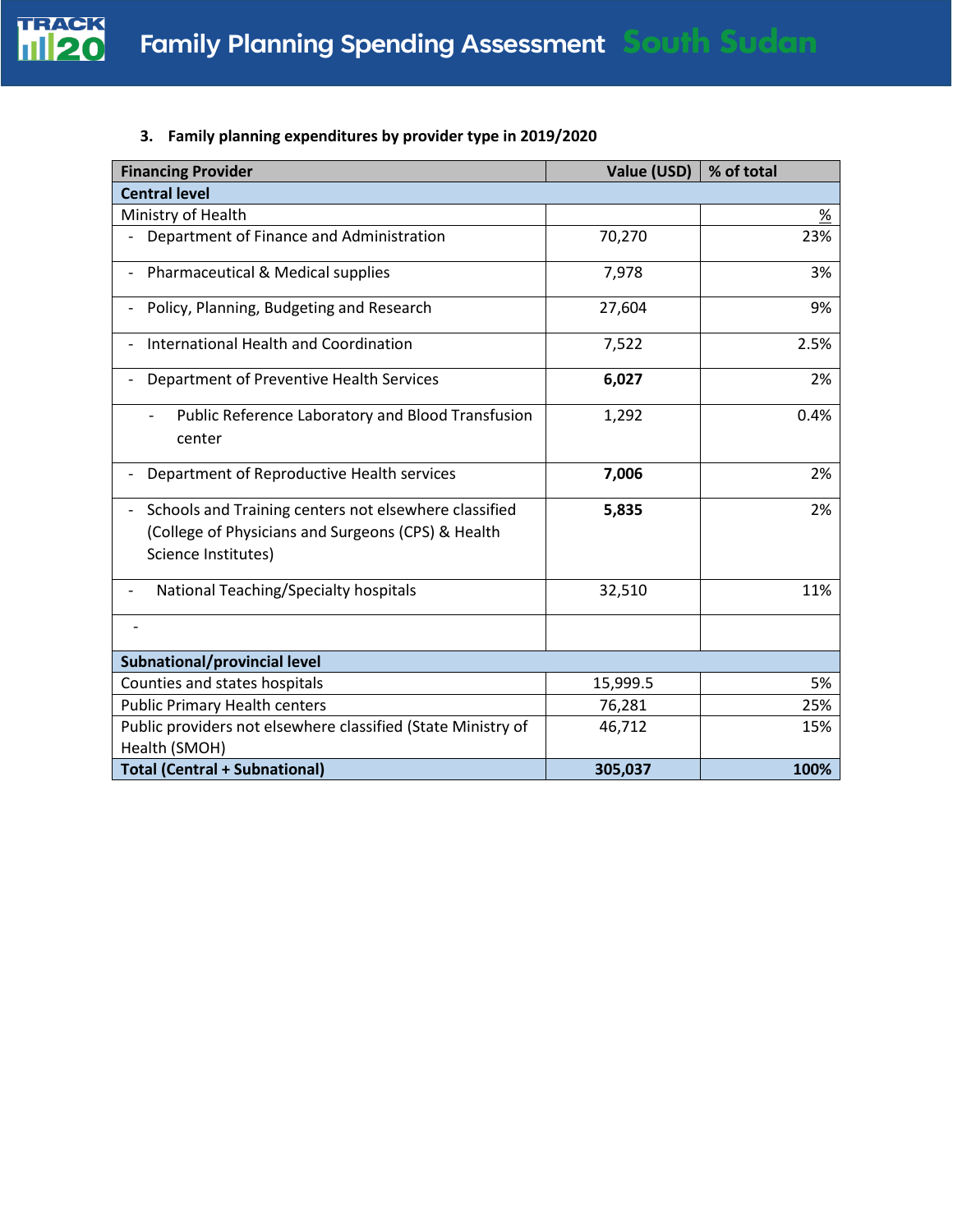

## **4. Family Planning Spending categories (FPSC) in 2019/2020**

| <b>Family Planning Spending Categories</b>                             | <b>Value (USD)</b> | % of total |
|------------------------------------------------------------------------|--------------------|------------|
| Provision of implants                                                  | 19,576             | 6.4%       |
| Drug supply systems                                                    | 7,978              | 2.6%       |
| Provision of IUD                                                       | 21,473             | 7%         |
| Provision of pills                                                     | 17,873.5           | 6%         |
| Programme management and administration not broken down by type        | 132,852.5          | 43.6%      |
| Provision of injectables                                               | 11,806             | 4%         |
| Prescription and provision of female condoms for FP                    | 6,625              | 2%         |
| Prescription and provision of male condoms for FP                      | 10,094             | 3%         |
| Information, education and communication for FP                        | 6,027              | 2%         |
| <b>Policy Development</b>                                              | 7,006              | 2.3%       |
| Female sterilization (tubal ligation)                                  | 4,701              | 1.5%       |
| Counselling on contraceptive methods and any other FP advice           | 8,625              | 3%         |
| Consultation, diagnosis, monitoring health conditions, any FP clinical | 8,625              | 3%         |
| assessment.                                                            |                    |            |
| Training and capacity building                                         | 5,835              | 2%         |
| Enabling environment activities not broken down by type                | 7,522              | 2.5%       |
| Monitoring and evaluation                                              | 27,604             | 9%         |
| FP services not disaggregated by type (specify types of FP services    | 814                | 0.3%       |
| included in the aggregate spending)                                    |                    |            |
| <b>Total</b>                                                           | 305,037            | 100%       |

## **5. Inputs/Production Factors/objects of expenditures in 2020**

| <b>Family Planning Production Factors</b>                  | Value (USD) | % of total |
|------------------------------------------------------------|-------------|------------|
| FP service staff salary & Incentives                       | 97,633.50   | 32%        |
| Management staff cost                                      | 15,957      | 5%         |
| Production factors not broken down by type                 | 108,605.50  | 36%        |
| <b>Policy Development</b>                                  | 7,006       | 2%         |
| Monitoring and evaluation                                  | 27,604      | 9%         |
| Utilities - water, electricity, communication, and related | 33,941      | 11%        |
| Contracted services                                        | 8,455       | 3%         |
| Training                                                   | 5,835       | 2%         |
| Total                                                      | 305,037     | 100%       |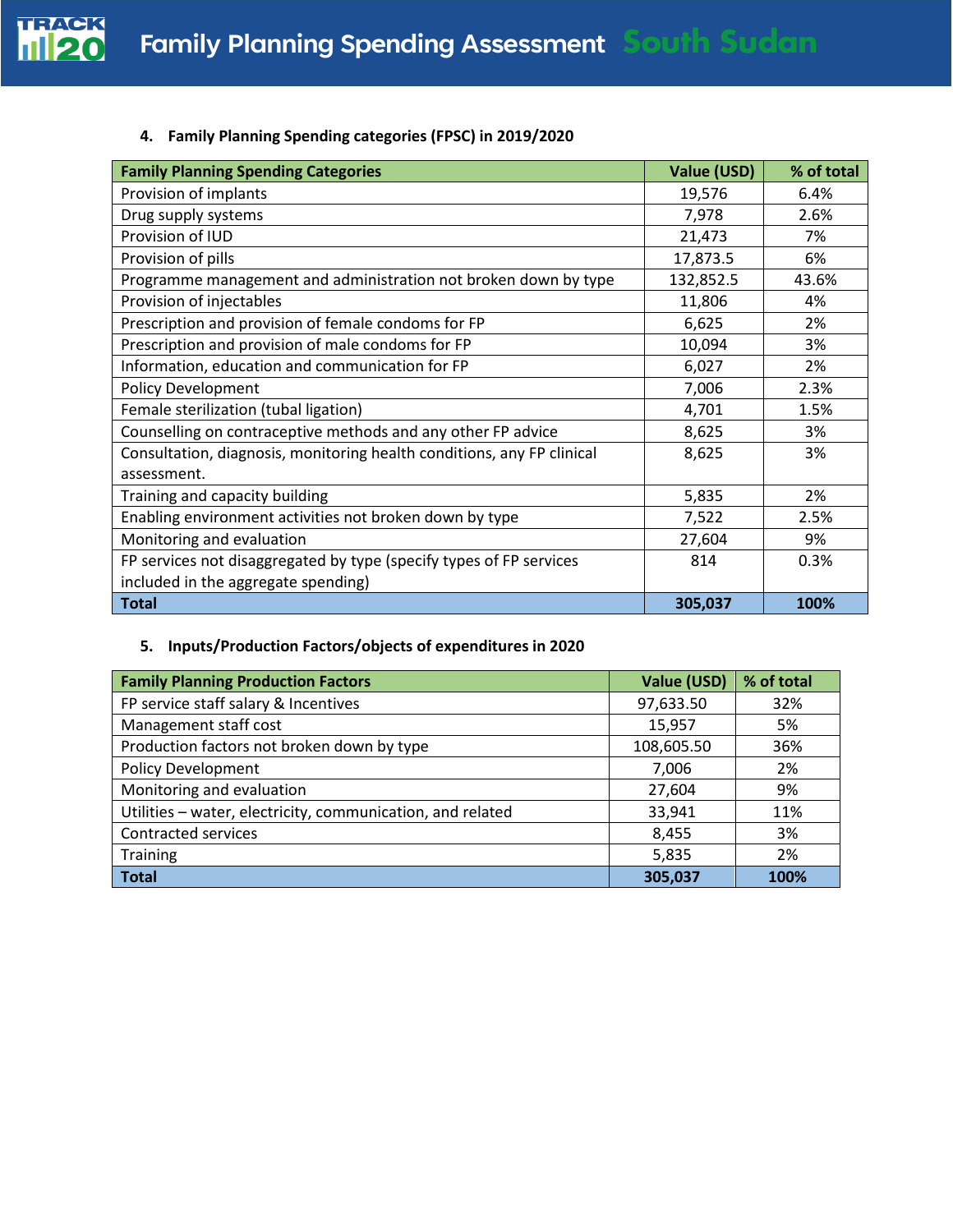

#### **6. Fund flows for family planning service from government**



Note:

- MoH = Ministry of Health
- DMOH = Department inside Ministry of Health
- NH = National (teaching) hospitals
- SCH = State and County Hospitals
- PRL&BT = Public Reference Laboratory and Blood Transfusion center
- CHD = County Health Department
- HC = Health Centers
-